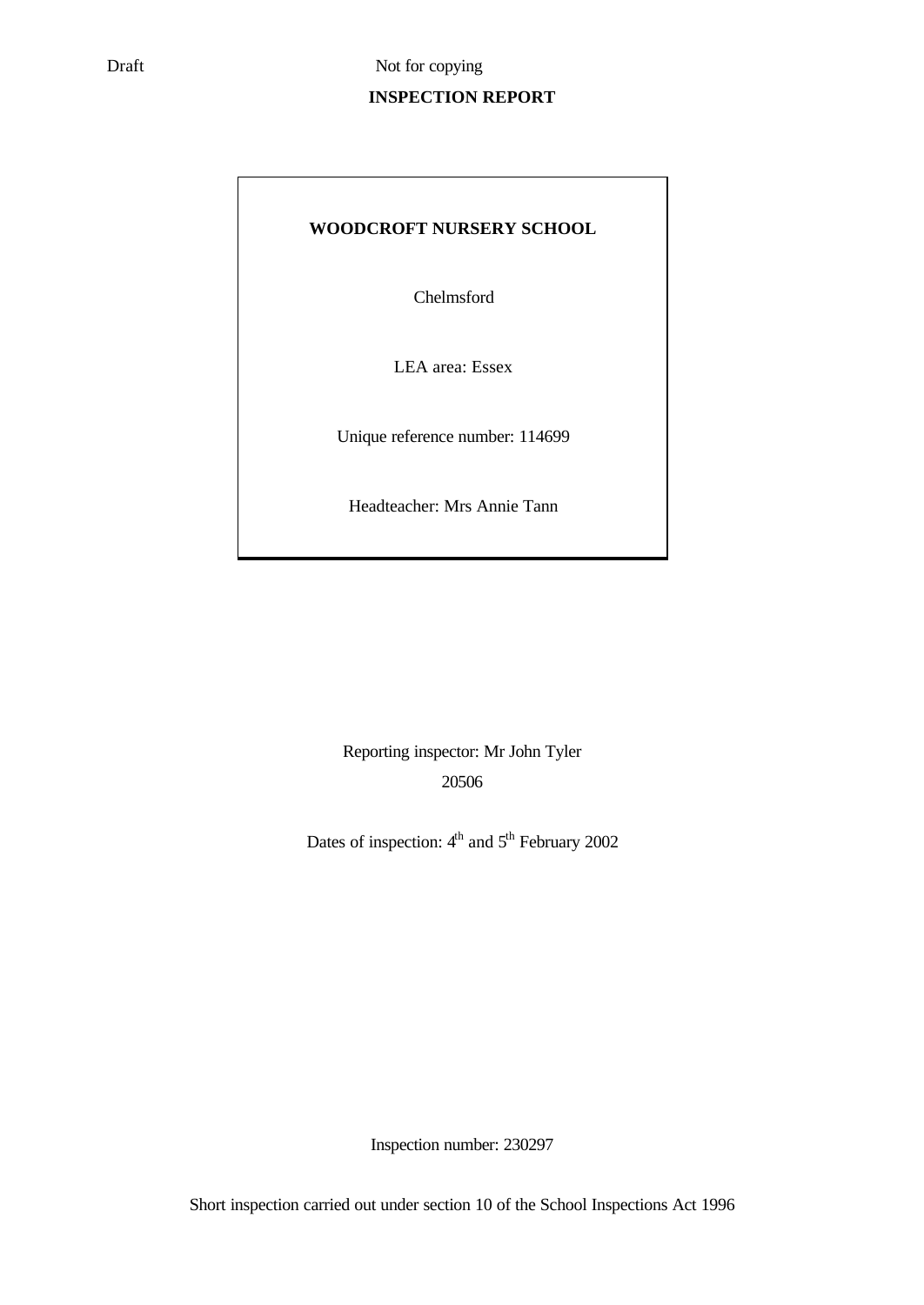# © Crown copyright 2002

This report may be reproduced in whole or in part for non-commercial educational purposes, provided that all extracts quoted are reproduced verbatim without adaptation and on condition that the source and date thereof are stated.

Further copies of this report are obtainable from the school. Under the School Inspections Act 1996, the school must provide a copy of this report and/or its summary free of charge to certain categories of people. A charge not exceeding the full cost of reproduction may be made for any other copies supplied.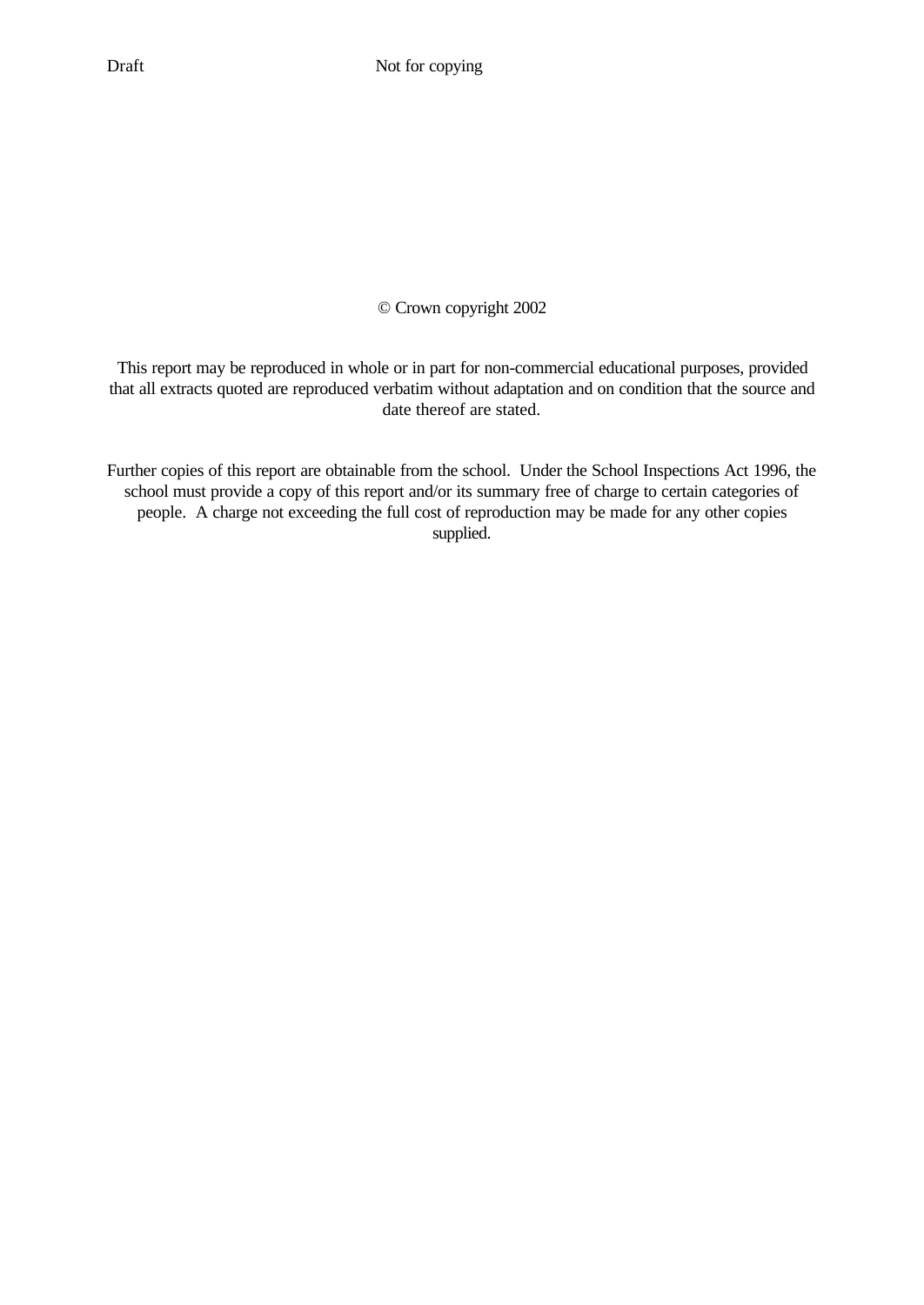Not for copying

# **INFORMATION ABOUT THE SCHOOL**

| Type of school:              | Nursery                          |
|------------------------------|----------------------------------|
| School category:             | Community                        |
| Age range of pupils:         | $3$ to 5                         |
| Gender of pupils:            | Mixed                            |
|                              |                                  |
| School address:              | Dorset Avenue                    |
|                              | <b>Great Baddow</b>              |
|                              | Chelmsford                       |
|                              | <b>Essex</b>                     |
| Postcode:                    | CM <sub>2</sub> 9UB              |
| Telephone/Fax number:        | 01245 473222                     |
| E-mail address               | admin@woodcroft-nur.essex.sch.uk |
|                              |                                  |
| Appropriate authority:       | Managing body                    |
| Name of chair of governors:  | Mrs Jenny Fleming                |
| Date of previous inspection: | <b>June 1998</b>                 |

# **INFORMATION ABOUT THE INSPECTION TEAM**

| <b>Team members</b> |            |                      |  |
|---------------------|------------|----------------------|--|
| 20506               | John Tyler | Registered inspector |  |
| 9595                | Susan Cash | Lay inspector        |  |

The inspection contractor was:

e-Qualitas Ltd Langshaw Pastens Road Limpsfield Chart Oxted Surrey RH8 0RE

Any concerns or complaints about the inspection or the report should be raised with the inspection contractor. Complaints that are not satisfactorily resolved by the contractor should be raised with OFSTED by writing to:

The Complaints Manager Inspection Quality Division The Office for Standards in Education Alexandra House 33 Kingsway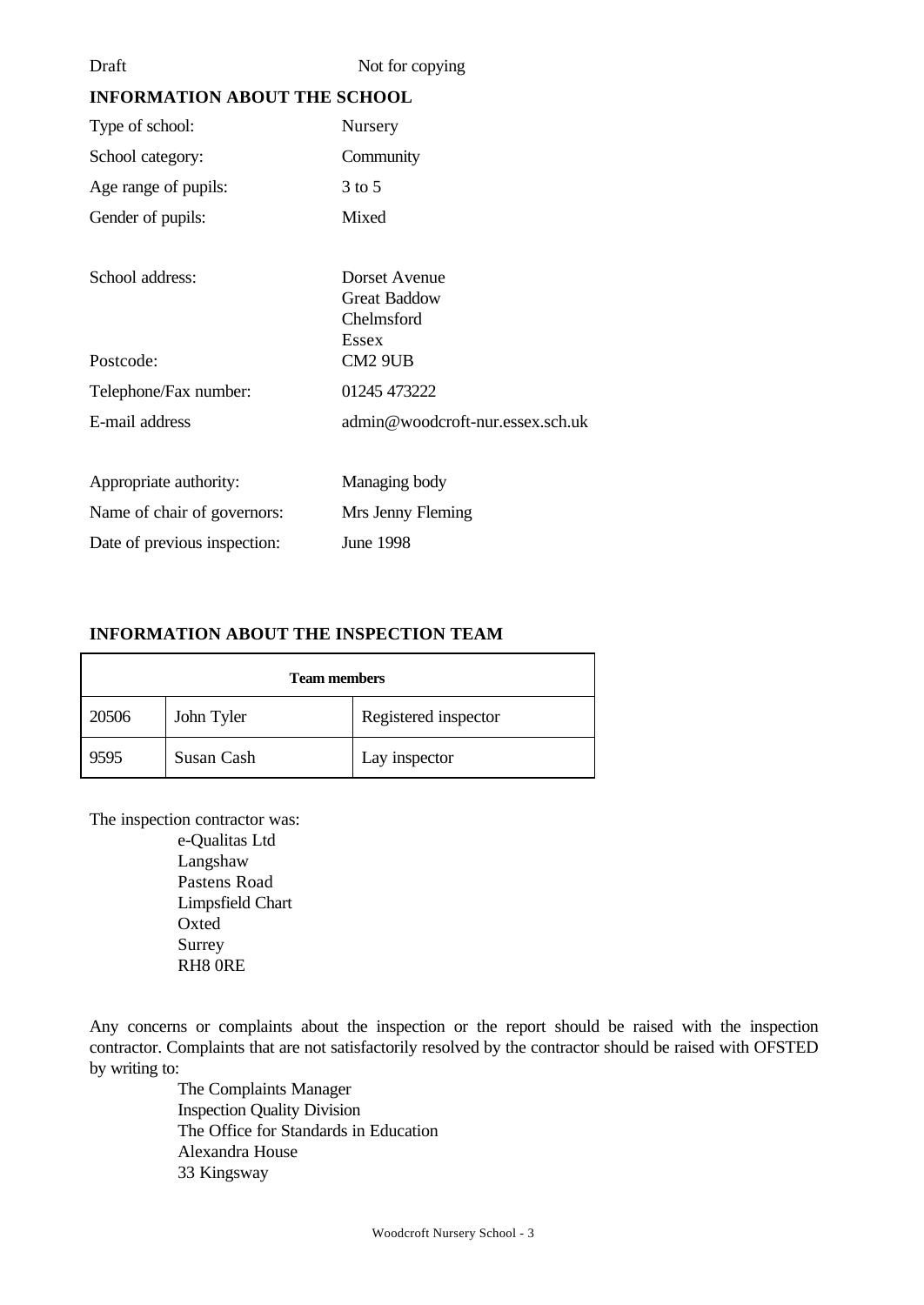London WC2B 6SE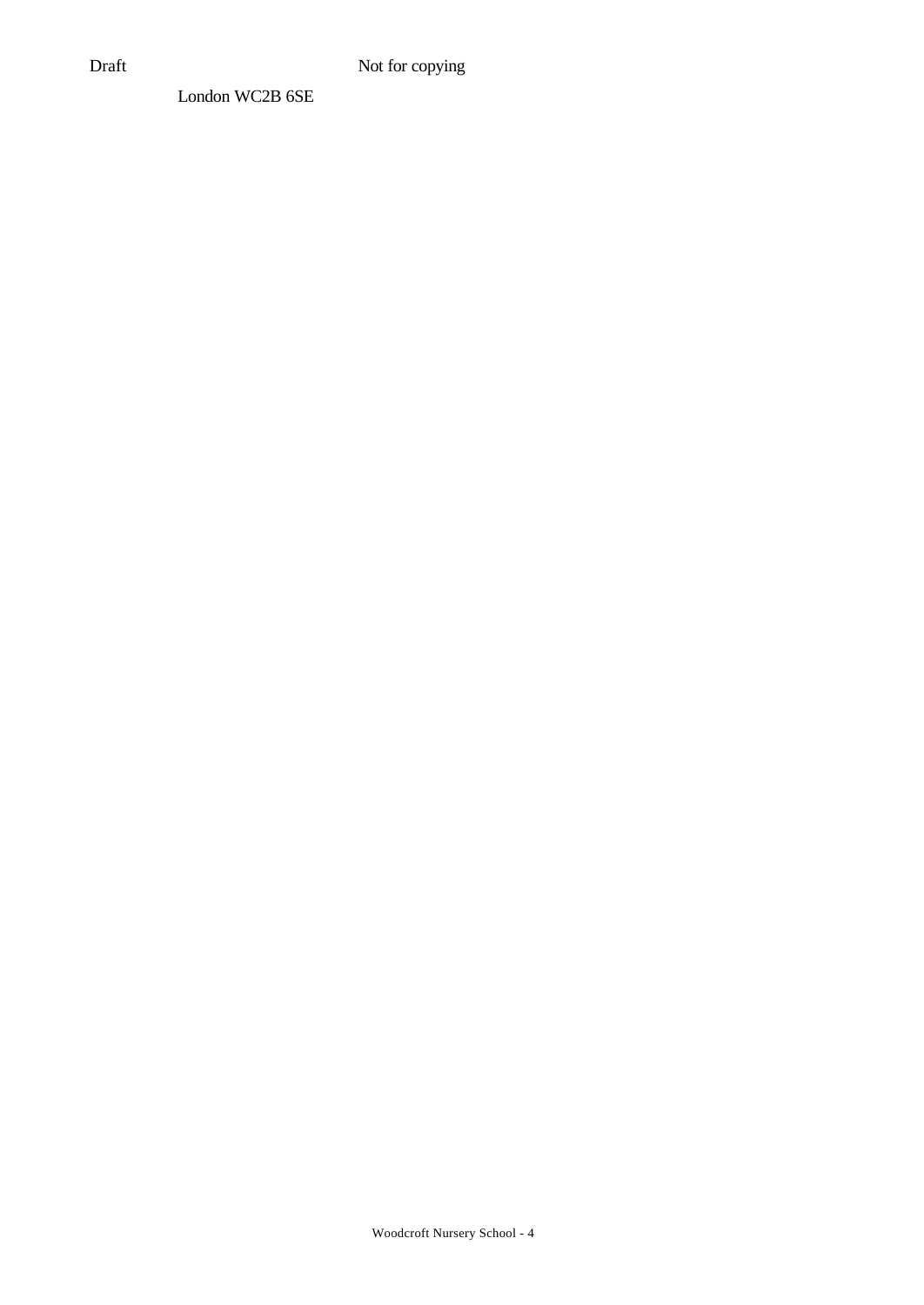# **REPORT CONTENTS**

# **PART A: SUMMARY OF THE REPORT 5**

Information about the school

How good the school is

What the school does well

What could be improved

How the school has improved since its last inspection

Standards

Children's attitudes and values

Teaching and learning

Other aspects of the school

How well the school is led and managed

Parents' and carers' views of the school

# **PART B: COMMENTARY**

**WHAT THE SCHOOL DOES WELL 8**

# **PART C: SCHOOL DATA AND INDICATORS 11**

Page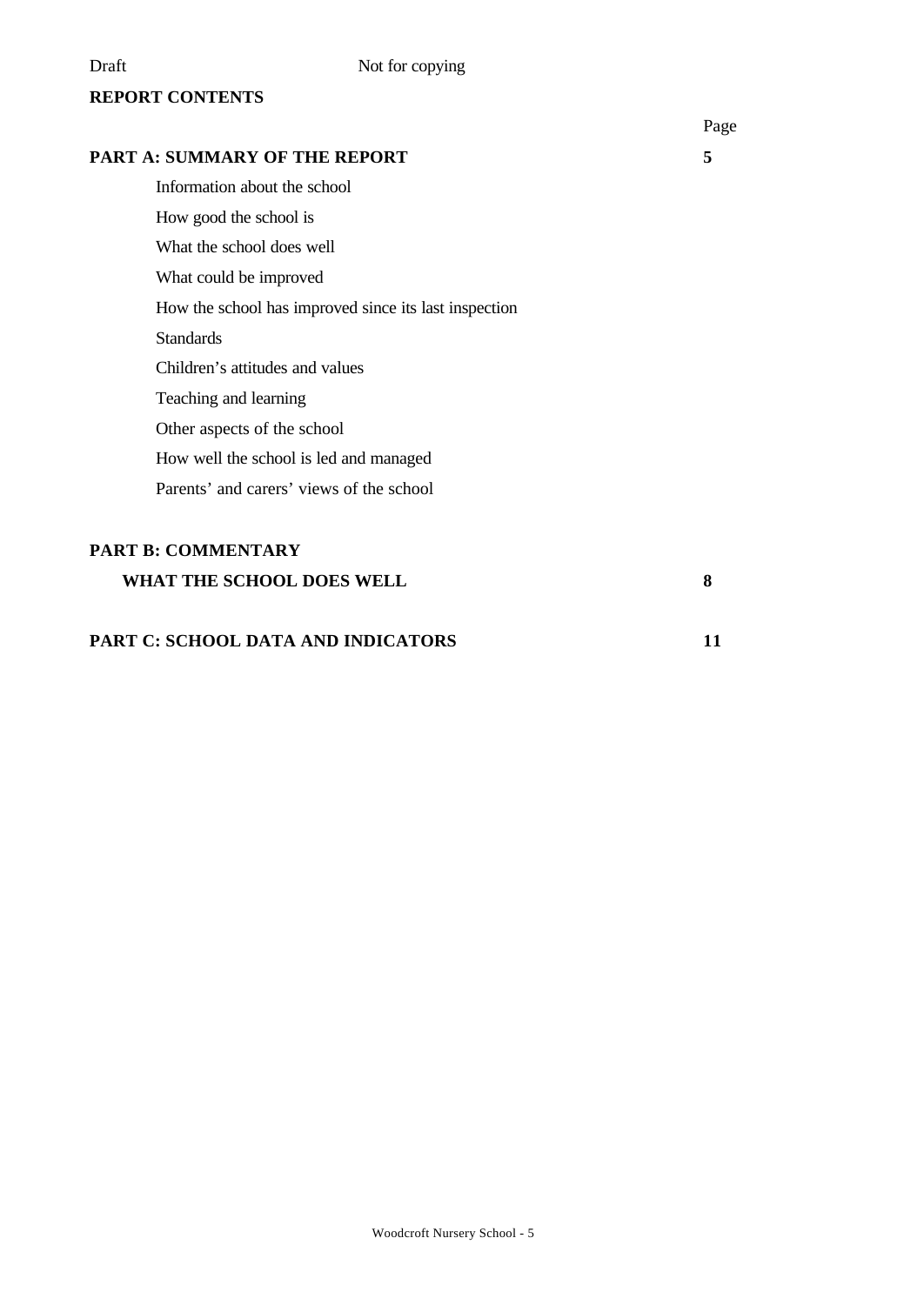Draft Not for copying

## **PART A: SUMMARY OF THE REPORT**

## **INFORMATION ABOUT THE SCHOOL**

Woodcroft is a large nursery school for boys and girls aged between three and five years. The 120 children attend part time, with most joining at the age of three and attending for three or four terms. It is one of only two nursery schools in Chelmsford, and draws children from a broad range of social circumstances and a wide area. A few children attend the nursery owing to special needs that have been identified by outside agencies, and eight receive some level of support from outside the school. Their needs include behavioural and emotional support and physical, speech or communication difficulties. A similar number of children enter the nursery with strong social and language skills for their age. A small number of children are from ethnic minority backgrounds, and two of them are learning English as an additional language. Taken together, pupils' attainment when they start nursery is average. The school is oversubscribed.

# **HOW GOOD THE SCHOOL IS**

This is an effective school. Children are happy and feel confident to explore the wide range of activities on offer in a well-ordered environment. Their personal, social and emotional development is fostered particularly successfully and they achieve well in all the areas of learning for this age group. The very good quality of teaching and the caring ethos help children to learn rapidly. An excellent partnership with parents is reflected in the very positive views expressed by them in the pre-inspection survey. The school's many strengths are maintained and continue to develop because of the effective leadership of the headteacher and the strong teamwork of the whole staff. The cost per pupil is high, but with so many strengths the school offers good value for money.

#### **What the school does well**

- Children are happy and confident, make especially good progress in their personal, social and emotional development, and reach standards overall that are above expectations for their ages.
- Successful teamwork contributes strongly to the very good quality of teaching and care, positive use of assessment procedures and the effective management of the school.
- Children experience a broad curriculum, with particularly well planned opportunities for learning outdoors.
- Excellent relationships with and support for families make a very significant contribution to children's learning.

#### **What could be improved**

The inspection found no significant weaknesses. A few minor aspects for improvement were identified, and the school may wish to include these in its development planning.

# **HOW THE SCHOOL HAS IMPROVED SINCE ITS LAST INSPECTION**

Since its last inspection in June 1998 the school has maintained the strengths that were identified and has made good improvements. Standards remain above expectations for the ages of the children and have risen in mathematical development, especially in number, and in physical development. One reason for this is the effective use of improved outdoor facilities, part of the continuing development of the accommodation. Provision for children's spiritual and cultural development has improved well. The school's partnership with parents was previously judged to be good and is now excellent. Such improvements are the result of effective leadership and management and strong teamwork. The school is well placed to continue making improvements.

### **STANDARDS**

Children with widely different experiences and attainment on entry make rapid progress during their short time at the school and achieve well in relation to their starting points. By the time they leave the nursery many children are attaining standards that are above expectations for their ages in personal, social and emotional development,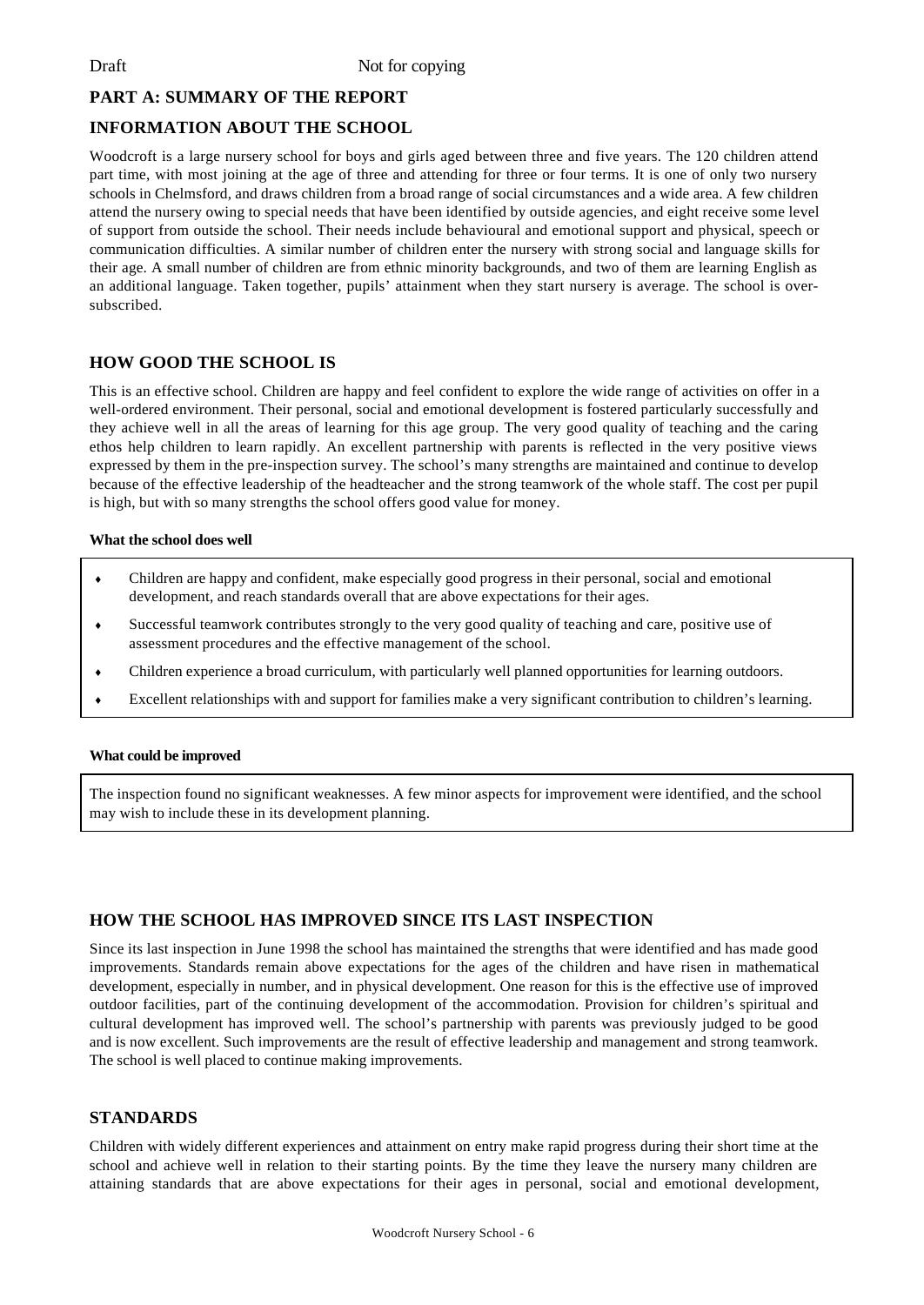### Draft Not for copying

mathematical development, physical development and creative development. Standards in communication, language and literacy are above expectations in listening and in spoken language, and average in early reading and writing skills. Children's knowledge and understanding of the world is in line with expectations for their ages.

Although some children with special educational needs are unlikely to reach the nationally expected standards by the end of their reception year in the infant school, they are learning at challenging levels. Some more able children are already working in the early stages of the National Curriculum in those aspects for which they are ready to do so. Children learning English as an additional language achieve well because of the very strong emphasis on developing language and on social interaction.

| Aspect                                    | Comment                                                                                                                                                                                                                                                                                                   |
|-------------------------------------------|-----------------------------------------------------------------------------------------------------------------------------------------------------------------------------------------------------------------------------------------------------------------------------------------------------------|
| Attitudes to the school                   | Very good. Children are keen to come to nursery and happy to work, play and explore<br>new ideas and experiences. They concentrate well for their ages, sometimes for a long<br>time, and persevere when activities are difficult. Their inquisitiveness helps them to learn<br>effectively through play. |
| Behaviour, in and out of<br>classrooms    | Children behave very well and respond positively to adults' consistent expectations.<br>They know and follow routines. There have been no exclusions.                                                                                                                                                     |
| Personal development and<br>relationships | Children have very good relationships with each other and adults. Their confidence and<br>independence grows rapidly and many have good social skills by the time they leave the<br>nursery.                                                                                                              |
| Attendance                                | Satisfactory. Typically for children of this age, many absences occur because of illness.                                                                                                                                                                                                                 |

# **CHILDREN'S ATTITUDES AND VALUES**

# **TEACHING AND LEARNING**

| <b>Teaching of children:</b> |           | Inspectors make judgements about teaching in the range:<br>excellent; very good; good; satisfactory; unsatisfactory; poor; |
|------------------------------|-----------|----------------------------------------------------------------------------------------------------------------------------|
| Sessions seen overall        | Very good | very poor. 'Satisfactory' means that the teaching is adequate and  <br>strengths outweigh weaknesses.                      |

The quality of teaching was very good in half the sessions observed and at least good in every one. This consistently strong teaching ensures that children learn very effectively, make rapid progress during the short time that they attend the nursery, and achieve well. The school is successfully meeting the varying needs of its children.

Adults work together extremely well. Staff, students and helpers are all aware of what children are meant to be learning through the different activities and so they focus on the most important issues. They ensure that routines and expectations are consistent, which helps children to feel confident and to behave well. Adults are very encouraging and their relationships with each other and children make a significant contribution to the positive atmosphere within the school. These positive factors result in children concentrating for relatively long periods, being attentive when required, and enjoying learning. Questioning is used very effectively to guide children and to check and extend their understanding. It is generally well focused on the learning intentions that have been identified in teachers' planning. Occasionally, adults answer their own questions before children have had time to think of their own answers.

When adults focus attention on a specific activity the pace of learning is rapid. For activities without adult intervention, children occasionally lack sufficient guidance and in these instances their play lacks purpose.

Literacy and numeracy are taught at a suitable level for the ages of the children, with a good focus on oral skills and first-hand experience. Those who are ready for early reading skills and learning to record their ideas, both in writing and mathematically, are encouraged and challenged appropriately.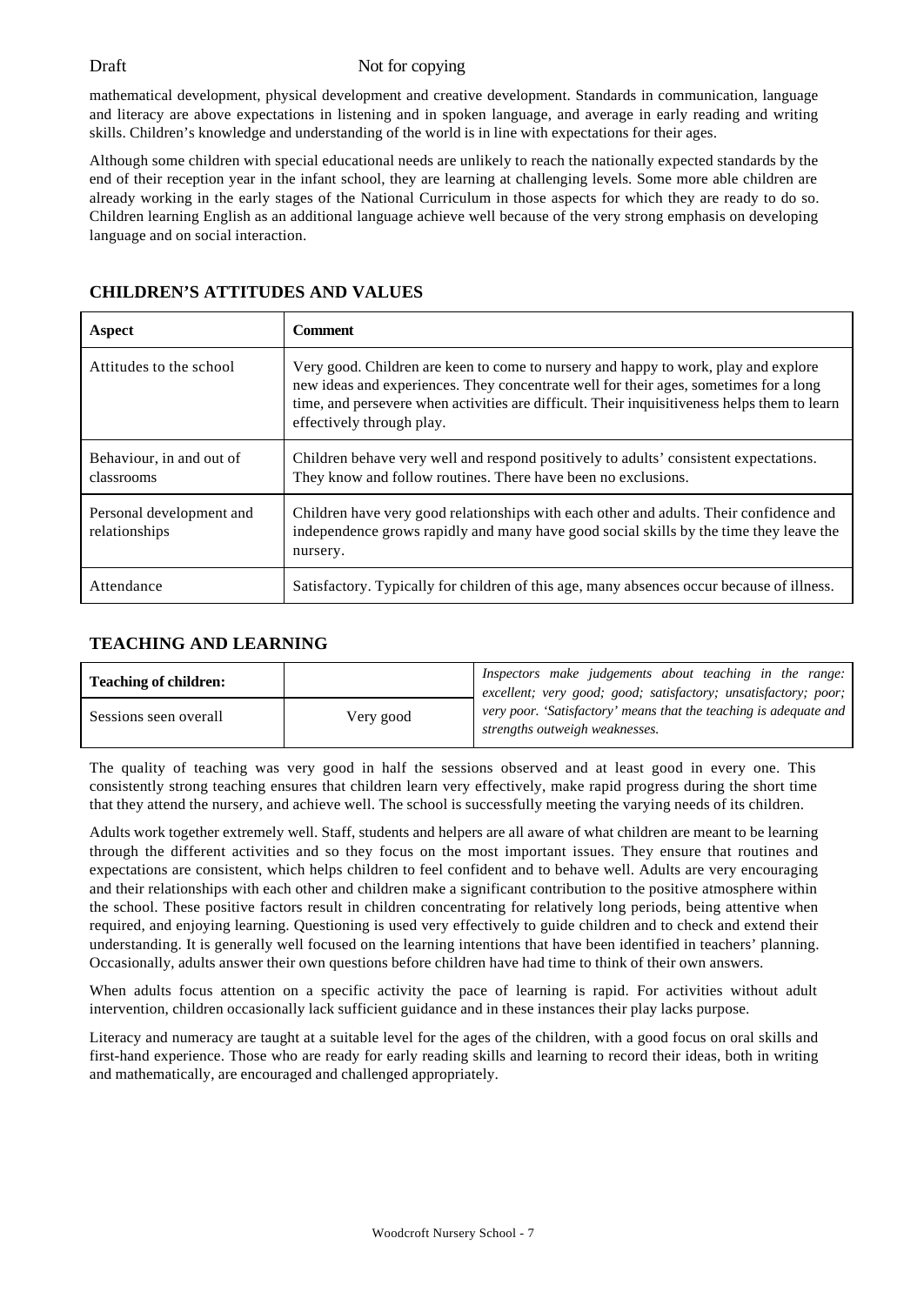# **OTHER ASPECTS OF THE SCHOOL**

| <b>Aspect</b>                                                                                        | <b>Comment</b>                                                                                                                                                                                                                                                                                                                                                                                                                                  |
|------------------------------------------------------------------------------------------------------|-------------------------------------------------------------------------------------------------------------------------------------------------------------------------------------------------------------------------------------------------------------------------------------------------------------------------------------------------------------------------------------------------------------------------------------------------|
| The quality and range of the<br>curriculum                                                           | Very good. The broad curriculum provides many opportunities for extending and<br>reinforcing children's learning. Planning ensures that knowledge and skills are<br>developed systematically, but with enough flexibility to allow for children's different<br>rates of learning. Planning for the use of the outdoor facilities is particularly good. The<br>curriculum has a good balance between adult-directed and child-chosen activities. |
| Provision for children with<br>special educational needs                                             | Needs are identified as early as possible and careful planning ensures that they are dealt<br>with very effectively. All children are given very good adult support and are equally<br>valued members of the school. Co-operation with external agencies provides the school<br>with valuable support and advice.                                                                                                                               |
| Provision for children with<br>English as an additional<br>language                                  | Children are helped to develop language through play and more formal learning<br>sessions. Strong encouragement to play with others is especially effective. The breadth<br>of the curriculum ensures that language development includes a wide and relevant<br>vocabulary.                                                                                                                                                                     |
| Provision for pupils' personal,<br>including spiritual, moral,<br>social and cultural<br>development | The school is very successful in fostering children's emotional, social and moral<br>development. Emotional support and consistent routines and expectations are very<br>carefully planned. Spiritual and cultural development is fostered well through the wide<br>range of activities and well-chosen resources.                                                                                                                              |
| How well the school cares for<br>its children                                                        | Children receive very good care. Policies and procedures to ensure their welfare are<br>consistently applied by all staff. As well as taking good care of daily concerns, the<br>school has very good procedures for assessing needs over the longer term. These<br>enable staff to track children's development, plan suitable activities and keep parents<br>well informed.                                                                   |
| How well the school works in<br>partnership with parents                                             | Excellent. The accessibility of staff and support given to families make a very significant<br>contribution to children's learning. Parents have easy, daily access to information about<br>their children's progress. Many parents help in school.                                                                                                                                                                                             |

# **HOW WELL THE SCHOOL IS LED AND MANAGED**

| Aspect                                                                 | Comment                                                                                                                                                                                                                                                                                                                                          |
|------------------------------------------------------------------------|--------------------------------------------------------------------------------------------------------------------------------------------------------------------------------------------------------------------------------------------------------------------------------------------------------------------------------------------------|
| Leadership and management<br>by the headteacher and other<br>key staff | The headteacher and deputy work effectively to foster a team approach in all aspects of<br>the school. The school's aims and values are evident in all its work and the staff share a<br>commitment to continued improvement.                                                                                                                    |
| How well the managers fulfil<br>their responsibilities                 | The managing body provides good support for the work and development of the<br>nursery. Managers know the school well and play an appropriate part in formulating<br>plans for improvement. Some of them use their considerable expertise in specialist fields<br>to offer good advice.                                                          |
| The school's evaluation of its<br>performance                          | Assessments at the beginning and end of children's time in the nursery enable the<br>school to evaluate the success of its educational provision. The quality of teaching is<br>monitored by the headteacher, and the open nature of staff discussions and planning<br>ensure that strengths are shared and improvements made.                   |
| The strategic use of resources                                         | The school uses its available resources well and seeks best value in financial and<br>educational matters. Rules for financial control do not allow this school to carry forward<br>money from one year to the next. Although this has not been detrimental so far, it has the<br>potential to reduce the effectiveness of longer-term planning. |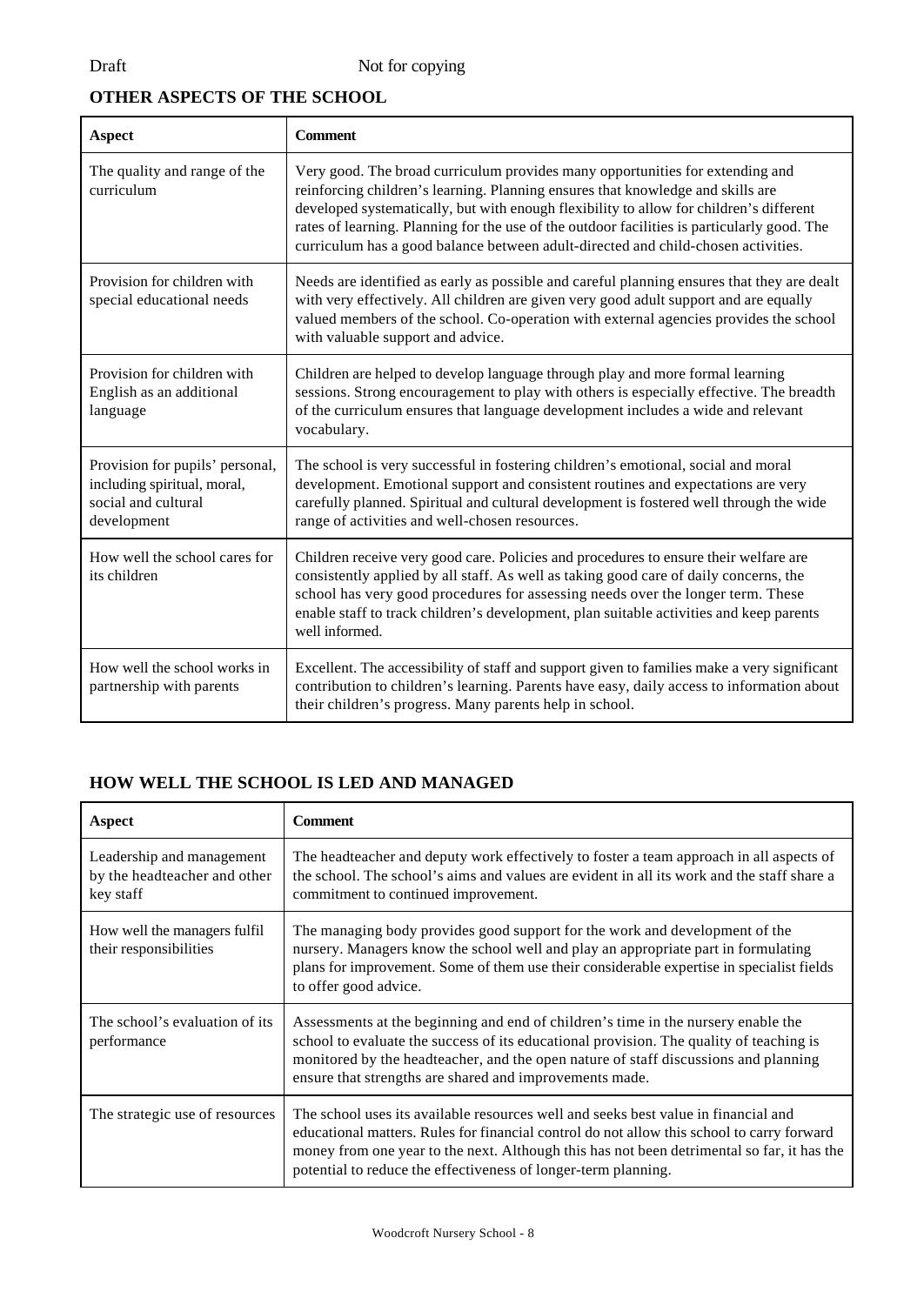# **PARENTS' AND CARERS' VIEWS OF THE SCHOOL**

| What pleases parents most                                                                           | What parents would like to see improved                       |
|-----------------------------------------------------------------------------------------------------|---------------------------------------------------------------|
| Their children like school.<br>They feel comfortable about asking questions and raising concerns.   | No matters were raised by a significant number<br>of parents. |
| The school works closely with them and keeps them well informed<br>about their children's progress. |                                                               |
| Children make good progress because of the strengths in teaching.                                   |                                                               |
| The school is successful in fostering children's personal development,<br>and behaviour is good.    |                                                               |
| The school is well led and managed.                                                                 |                                                               |

The inspection findings agreed with the parent's very positive views of the school.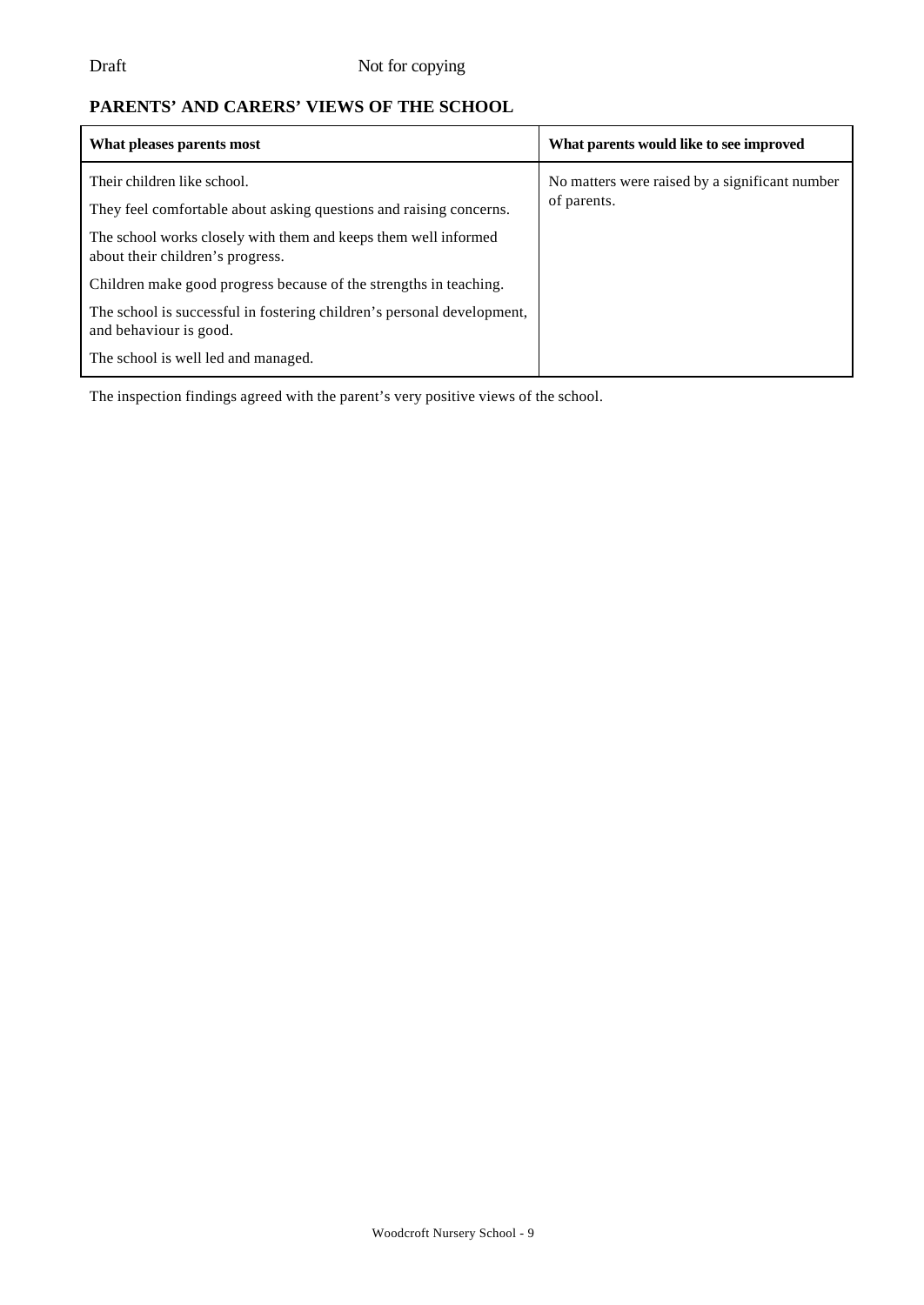# **PART B: COMMENTARY**

# **WHAT THE SCHOOL DOES WELL**

# **Children are happy and confident, make especially good progress in their personal, social and emotional development, and reach standards overall that are above expectations for their ages.**

1. In recent years, the changing pattern of entry to local primary schools has affected the age profile of the nursery. A reduction in the number of children who stay until they are nearly five years old has enabled the nursery to take children at a younger age. Most children now enter the nursery aged three, and consequently, many have limited social skills and strong emotional needs. At the same time, there are relatively few older children to act as role models. The school has very successfully adapted its approach to children's personal, social and emotional development to take account of these factors. Children with widely different experiences and attainment on entry make rapid progress during their short time at the school and achieve well in relation to their starting points. By the time they leave the nursery, many children are attaining standards that are above expectations for their ages in personal, social and emotional development.

2. Adults are very welcoming and create an atmosphere in which children are keen to come to nursery and happy to work, play and explore new ideas and experiences. New children are helped to settle into routines quickly and to gain in confidence and independence. At the start of sessions, children arrive happily. When being collected, they are often reluctant to leave. Children concentrate well for their ages, sometimes for a long time, and persevere when activities are difficult. For example, three children collaborated to construct shapes out of clay. Their first creation was a snail, but this transformed into ice cream and then a pile of rocks as they added lumps and shared imaginative ideas. When their creation began to collapse, they persevered well, replacing pieces and experimenting how to make it retain its shape.

3. Children behave very well and respond positively to adults' consistent expectations. They have very good relationships with each other and adults. When occasional disagreements arise, for example over sharing toys or play-space, they are usually settled quickly and amicably. Adults are especially good at listening to children's points of view and explaining to them why they should behave positively towards each other.

4. One benefit of the successful concentration on children's personal, social and emotional development is that it helps them to make good progress in other areas of learning. As they play happily together, for example, children talk with each other and so improve their use of spoken language. Those who are learning English as an additional language make rapid progress because of the high level of interaction between children. Children are inquisitive and this helps them to learn effectively through play. Adults encourage them to ask questions and to find things out for themselves, but are also good at giving clear guidance and explanations.

# **Successful teamwork contributes strongly to the very good quality of teaching and care, positive use of assessment procedures and the effective management of the school**

5. Teamwork is a significant strength in the work of the nursery. Those who work directly with the children plan together and have very good systems to ensure that sessions run smoothly. Staff, students and helpers are all aware of what children are meant to be learning through the different activities and so they focus on the most important issues. Questioning often focuses on similar ideas in activities that are being led by different adults. Routines and expectations are consistent, which makes good use of time and helps children in their personal development. For instance, adults very efficiently prepare each base so that children can sit comfortably to eat their snacks. The children know the routine for this, and respond very positively to the expectations that they eat with good manners and talk quietly in discussions that are often well led by the adult on each table. Although at certain times children are able to move freely between different areas, the expectations that adults set for behaviour are consistent, and this helps children to behave very well. Consistency also helps children to feel confident. They are happy to explore because they know what the limitations are, whatever the activity and whichever adult is teaching them.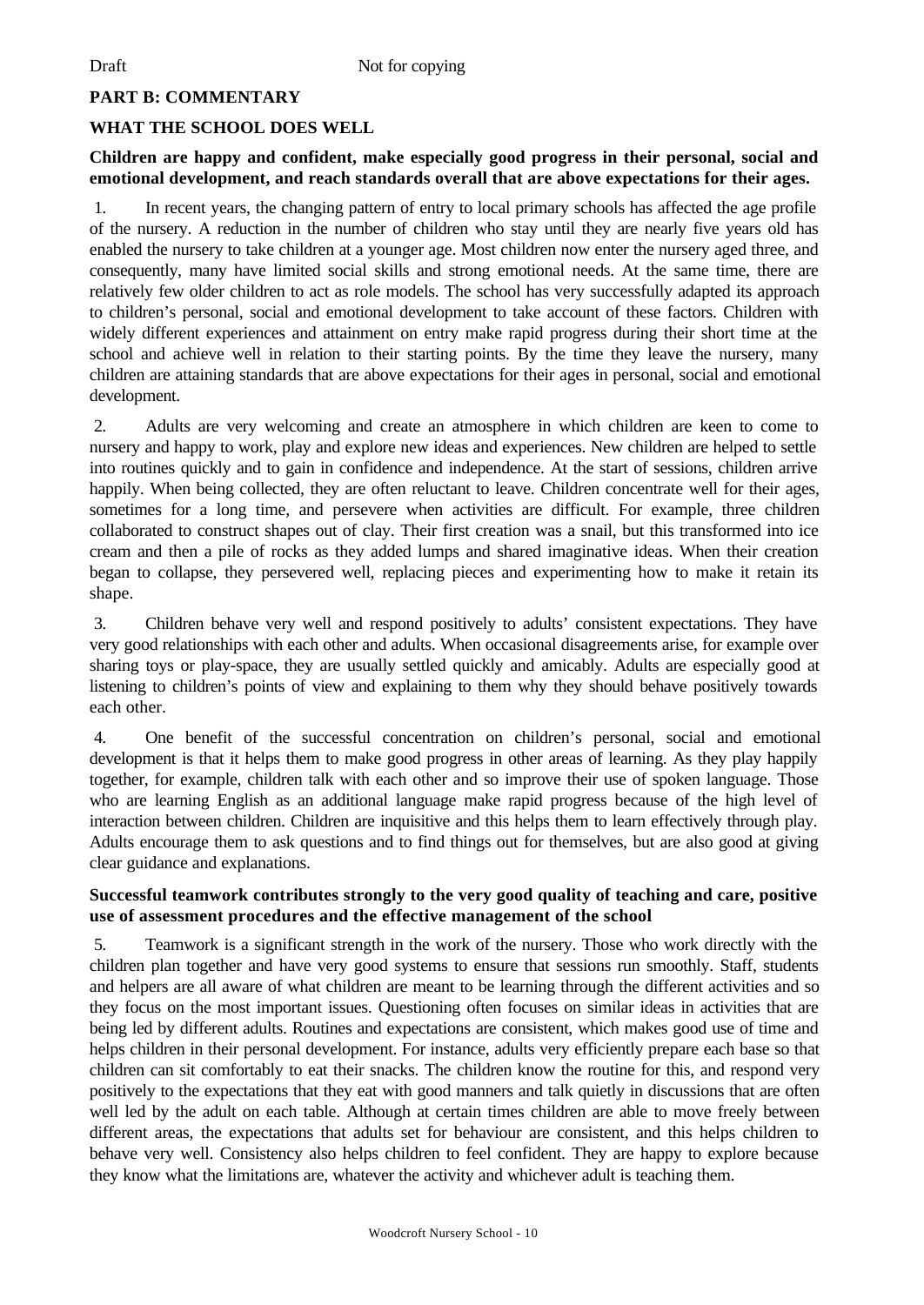6. It is not only those teaching children who are part of the strong teamwork. Caretaking and maintenance staff, for example, play an important role in setting out and storing large play equipment as well as the usual duties of such jobs. Office staff know children and parents well, and play an important part in setting the welcoming and supportive tone of the school. Managers visit regularly and take an active role in many aspects of the school.

7. Children receive very good care. The systems for receiving children at the start of sessions and for supervising their collection are very good and, during sessions, children are well supervised. Staff collaborate exceptionally well to ensure that these systems operate smoothly. For example, they communicate very well to ensure that the supervision of the outside area is synchronised with other activities ending, so that children are never unattended. As the number of children increases or decreases in a particular area, so the number of adults changes to match the situation. All adults are well aware of specific requirements for children with special educational needs and those with medical needs. Staff are very good at ensuring that issues that have arisen during the day are shared with parents and carers so that children's needs are met effectively.

8. The school has very good procedures for assessing children's needs and progress. These enable staff to track children's development, plan suitable activities and keep parents well informed. All staff make notes about a few target children each day. These notes are then compiled at daily meetings so that a detailed record is kept of how children are developing in all the areas of learning. Further notes are kept about any children for whom there are specific concerns. This system relies on all staff being equally responsible for observing and recording children's achievements and difficulties. They carry out this valuable work very successfully.

9. The headteacher and deputy work effectively to foster a team approach in all aspects of the school. The school's aims and values are evident in all its work and the staff share a commitment to continued improvement. The open nature of staff discussions and planning ensure that strengths are shared and improvements made. Staff are happy to learn from each other, to ask for advice or support, and to suggest new ways forward. This not only helps the school to run successfully, but also benefits the significant number of early years practitioners and students who have visited the school for training.

# **Children experience a broad curriculum, with particularly well planned opportunities for learning outdoors.**

10. The broad curriculum provides many opportunities for extending and reinforcing children's learning. Within each of the six areas of learning for this age group there is a good range of experiences, and the curriculum has a good balance between adult-directed and child-chosen activities. Children are encouraged to try things from across the curriculum, and to make links between areas of learning. For example, some children were invited to make biscuits and, while doing so, learned about mathematical ideas such as measuring and counting. In another session, children used their imaginations to act out part of a story, sang and played music, danced and thought about the similarities and differences between animals. Through a single very successful activity, they extended their learning in communication, language and literacy, knowledge and understanding of the world, physical development and creative development.

11. Careful planning ensures that knowledge and skills are developed systematically, but with enough flexibility to allow for children's different rates of learning and needs. Although some children with special educational needs are attaining at levels below those expected for their ages, they are learning at challenging levels relative to their starting points. Some more able children are already working in the early stages of the National Curriculum in those aspects for which they are ready to do so. Those who are ready for early reading skills and learning to record their ideas, both in writing and mathematically, are encouraged and challenged appropriately. One group, for example, were looking at a different letter of the alphabet each day so that, over time, they would become familiar with all of them. The teaching enabled the least experienced children simply to begin to recognise the relationships between the letters and associated sounds. Meanwhile, the higher-attaining children suggested names that started with the day's letter, thought of rhymes, pointed to the letter in words, and tried to read some of the simpler words.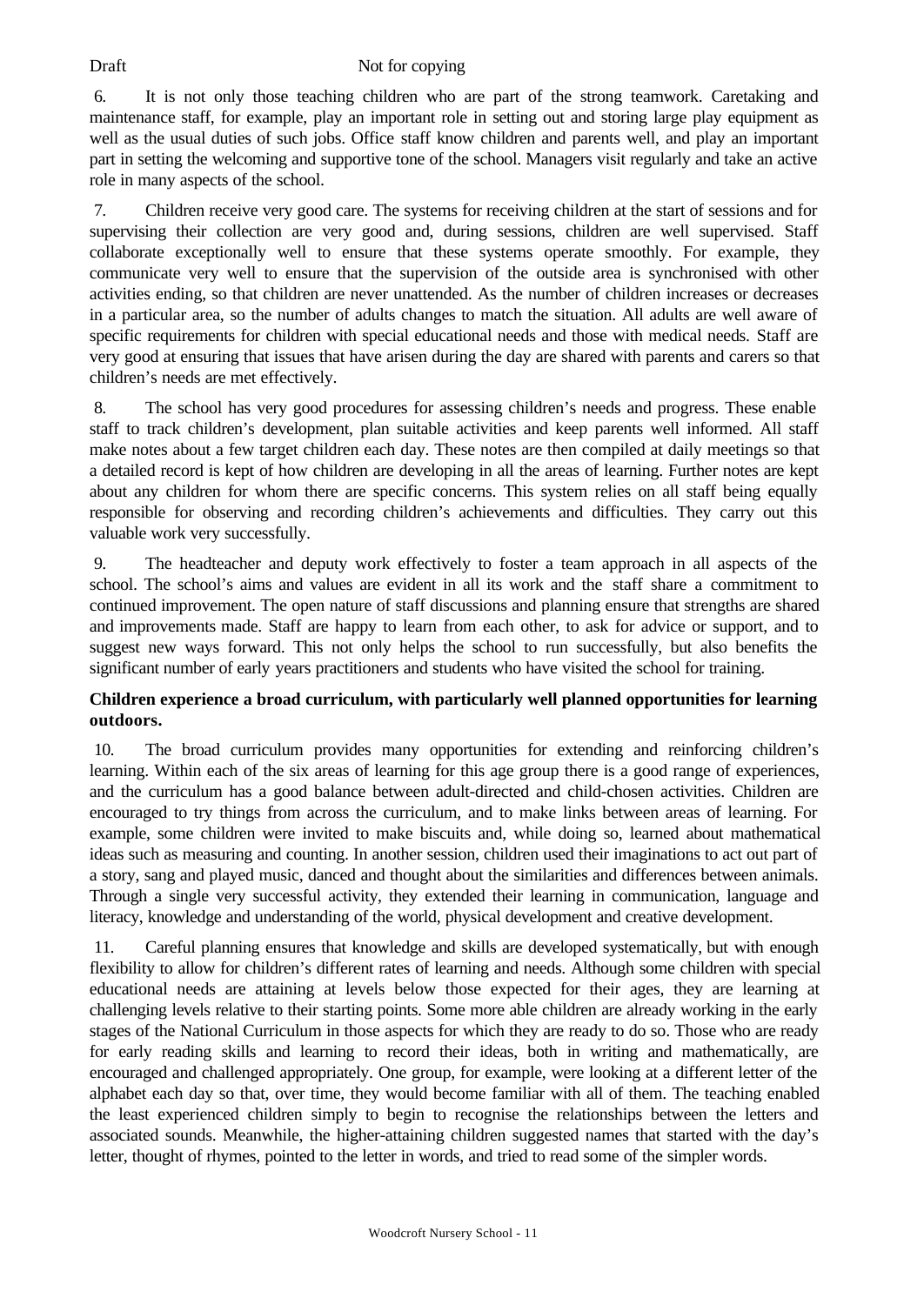12. Planning for the use of the outdoor facilities is particularly good. The range of resources is very good and enables children to experience activities in all six areas of learning. Staff plan the use of the outside facilities with as much detail and as clear learning objectives as the inside activities. The result is that children play with purpose and learn a lot at the same time as getting fresh air and, on occasions, burning off excess energy. During the inspection, children explored a 'bug house', followed a trail of 'bugs' that led them through the large apparatus and used chalk to draw bugs on the hard play surface. Naturally, they were not aware of the language, mathematics and other areas of learning that they were experiencing at the same time! When riding wheeled vehicles, children are encouraged to develop personal skills. For example, they stop and start at the traffic lights and co-operate imaginatively in 'filling up with petrol' and parking vehicles in numbered bays. The outside area contributes strongly to children's very good achievement in physical development.

# **Excellent relationships with and support for families make a very significant contribution to children's learning.**

13. Parents are strongly supportive of the school. A very high proportion strongly agreed with many of the statements in the pre-inspection survey and there were no statements with which a significant proportion disagreed. Many parents help in school and make a valuable contribution to the standards achieved. They are given good guidance and work well with other adults to provide a high level of consistency.

14. Staff are always willing to talk with parents about concerns and to share news of significant achievements. Many parents take advantage of this openness and say that it has been an important factor in their children settling into the nursery quickly and making rapid progress. Parents are welcome to stay in the school while their children settle, and appreciate the way that children are encouraged in this way to gain confidence. Some say that this has also helped them to overcome their own initial nervousness at leaving their children in the care of others. A few parents have asked the school for advice about practical or emotional aspects of bringing up their children and have been given helpful guidance. The school actively seeks ways to help parents and to encourage them to play a leading role in their education. A recent initiative is the development of a parent and toddler facility, due to open shortly. The support given to families makes a very significant contribution to children's learning.

15. Parents have easy, daily access to information, and feel very well informed about their children's progress. They are welcome to look at the record folders kept in each base and to discuss anything they wish about their child's progress. The school provides useful information about the curriculum so that parents can support their children at home. A very small number of parents were concerned that their children did not get an appropriate amount of work to do at home. Inspectors found that the school's expectations were good, and entirely suitable for children of this age.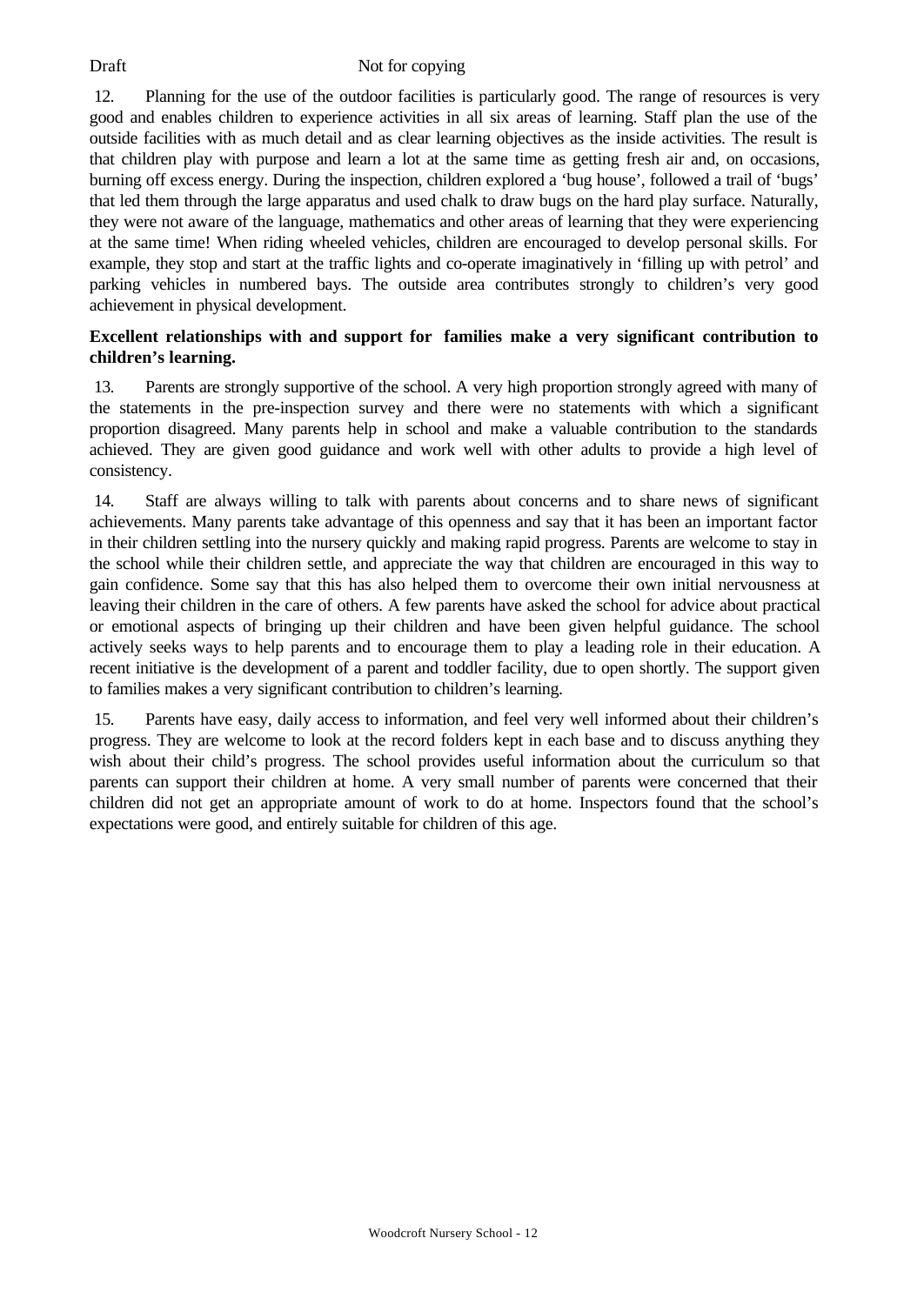# **PART C: SCHOOL DATA AND INDICATORS**

# *Summary of the sources of evidence for the inspection*

Number of lessons observed

Number of discussions with staff, governors, other adults and pupils 5

| 8 |  |
|---|--|
| 5 |  |

### *Summary of teaching observed during the inspection*

|            | Excellent | Very good | Good | Satisfactory | Unsatisfactory | Poor | Very Poor |
|------------|-----------|-----------|------|--------------|----------------|------|-----------|
| Number     |           |           |      |              |                |      |           |
| Percentage |           | 50        | 50   |              |                |      |           |

*The table gives the number and percentage of lessons observed in each of the seven categories used to make judgements about teaching. Care should be taken when interpreting these percentages as each lesson represents more than one 12 percentage points.*

#### *Information about the school's pupils*

#### **Pupils on the school's roll**

| Number of pupils on the school's roll (FTE for part-time pupils)      |  |
|-----------------------------------------------------------------------|--|
| Number of full-time pupils known to be eligible for free school meals |  |

*FTE means full-time equivalent.*

#### **Special educational needs**

| Number of pupils with statements of special educational needs       |    |
|---------------------------------------------------------------------|----|
| Number of pupils on the school's special educational needs register | 30 |

| English as an additional language                       | No.<br>pupils |  |
|---------------------------------------------------------|---------------|--|
| Number of pupils with English as an additional language |               |  |

| Pupil mobility in the last school year                                       | No.<br>pupils |  |
|------------------------------------------------------------------------------|---------------|--|
| Pupils who joined the school other than at the usual time of first admission |               |  |
| Pupils who left the school other than at the usual time of leaving           |               |  |

## *Attendance*

#### $Authorised absence$

|             | % |             | % |
|-------------|---|-------------|---|
| School data |   | School data |   |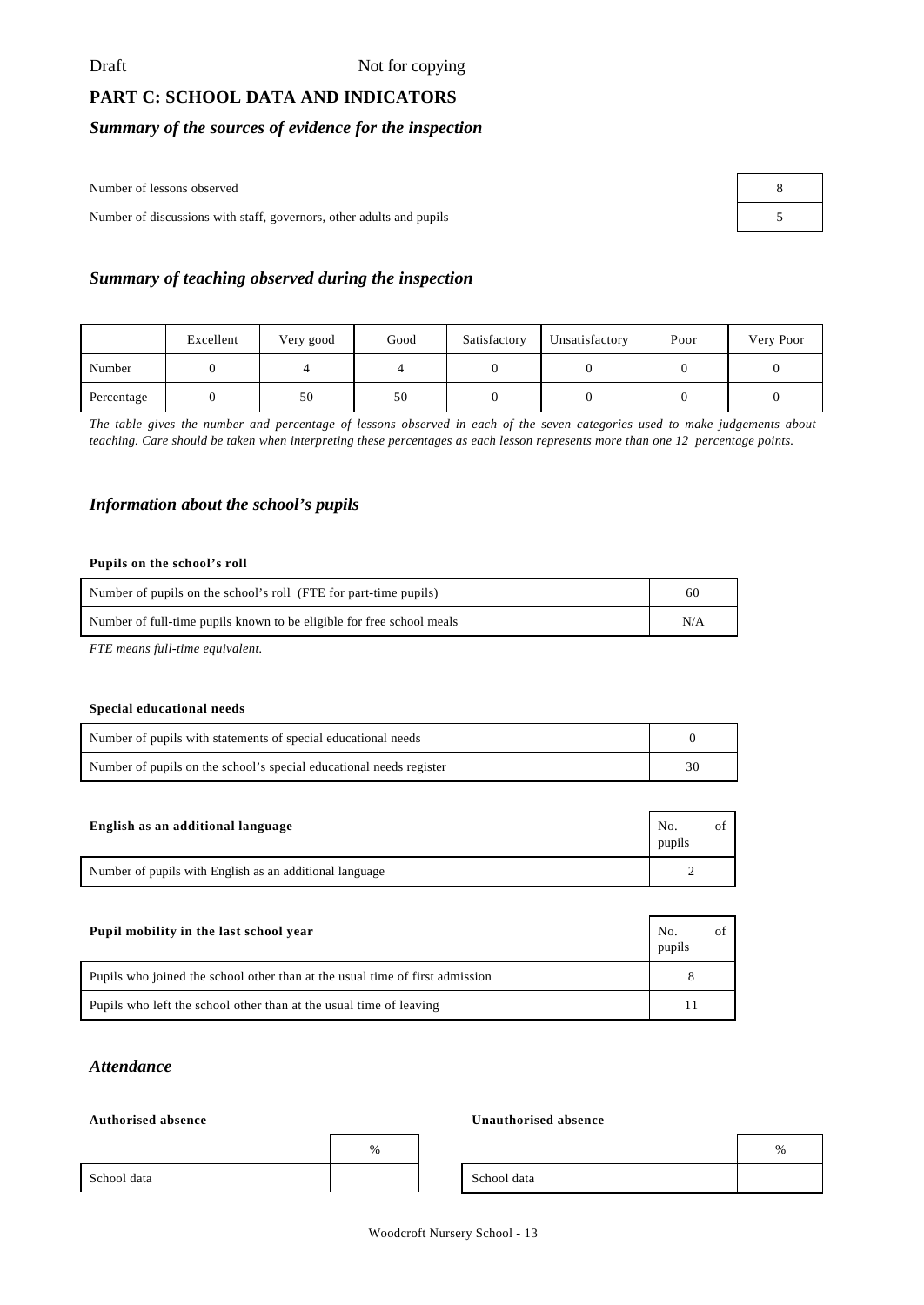| National<br>Primary<br>comparative<br>data<br>schools) |  | National comparative data (Primary schools) | 0.4 |
|--------------------------------------------------------|--|---------------------------------------------|-----|
|--------------------------------------------------------|--|---------------------------------------------|-----|

*Both tables give the percentage of half days (sessions) missed through absence for the latest complete reporting year.*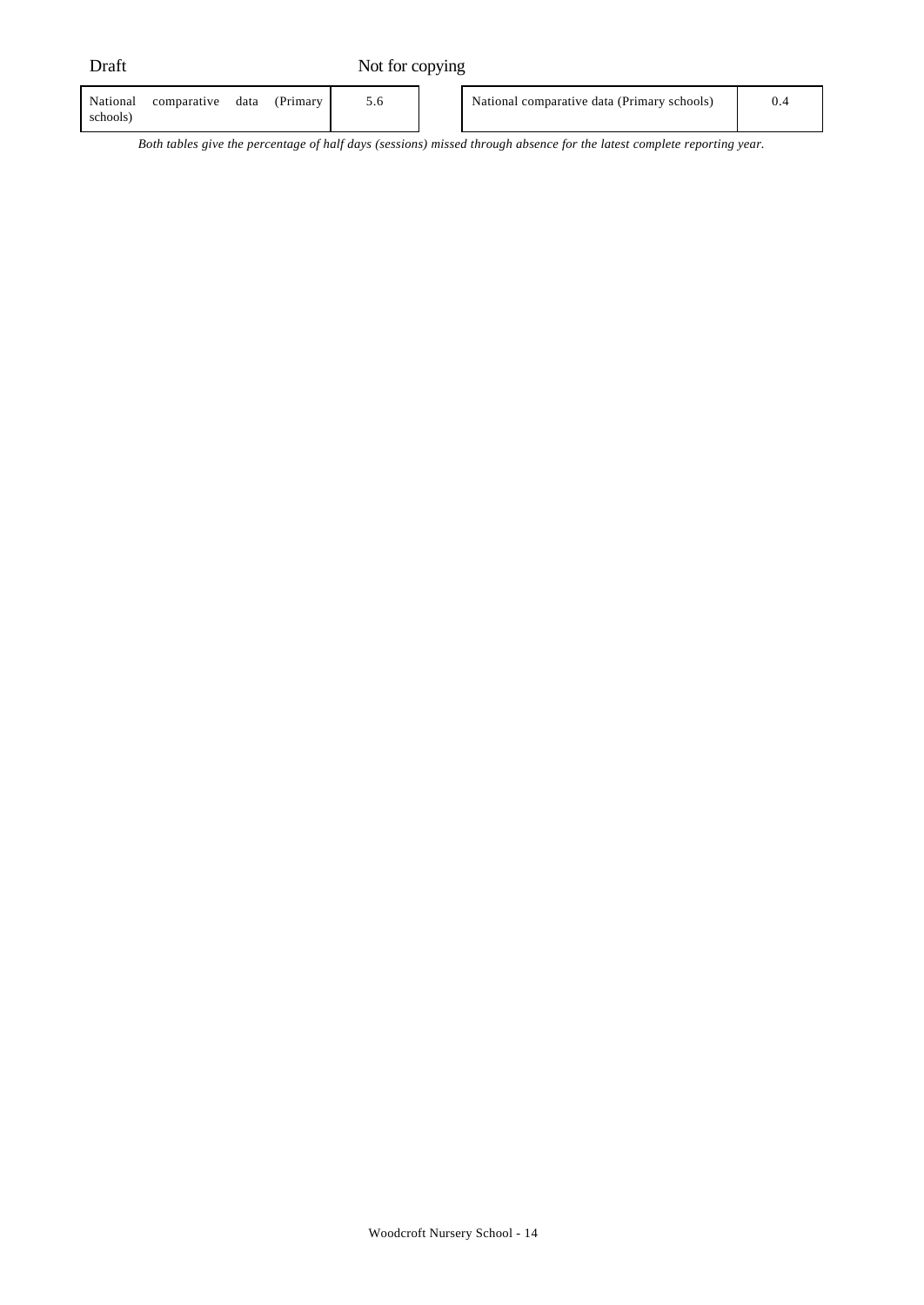# *Teachers and classes Financial information*

### **Qualified teachers and support staff:**

| Total number of qualified teachers (FTE) |      |
|------------------------------------------|------|
| Number of pupils per qualified teacher   | 14.5 |

| Total number of education support staff |     |
|-----------------------------------------|-----|
| Total aggregate hours worked per week   | 198 |

# Total number of  $\frac{1}{2}$  Financial year 00/01

| $\cdots$                                     |  |                                            |          |
|----------------------------------------------|--|--------------------------------------------|----------|
|                                              |  |                                            |          |
| Total number of education support staff      |  | Total income                               | 284,479  |
| Total aggregate hours worked per week<br>198 |  | Total expenditure                          | 281,801  |
|                                              |  | Expenditure per pupil                      | 4,697    |
| Number of pupils per FTE adult<br>4.5        |  | Balance brought forward from previous year | $\theta$ |
| FTE means full-time equivalent.              |  | Balance carried forward to next year       | $\Omega$ |

# *Recruitment of teachers*

| Number of teachers who left the school during the last two years     |  |
|----------------------------------------------------------------------|--|
| Number of teachers appointed to the school during the last two years |  |
|                                                                      |  |

| Total number of vacant teaching posts (FTE)                                                                    |  |
|----------------------------------------------------------------------------------------------------------------|--|
| Number of vacancies filled by teachers on temporary contract of a term or more (FTE)                           |  |
| Number of unfilled vacancies or vacancies filled by teachers on temporary contract of less than one term (FTE) |  |

*FTE means full-time equivalent.*